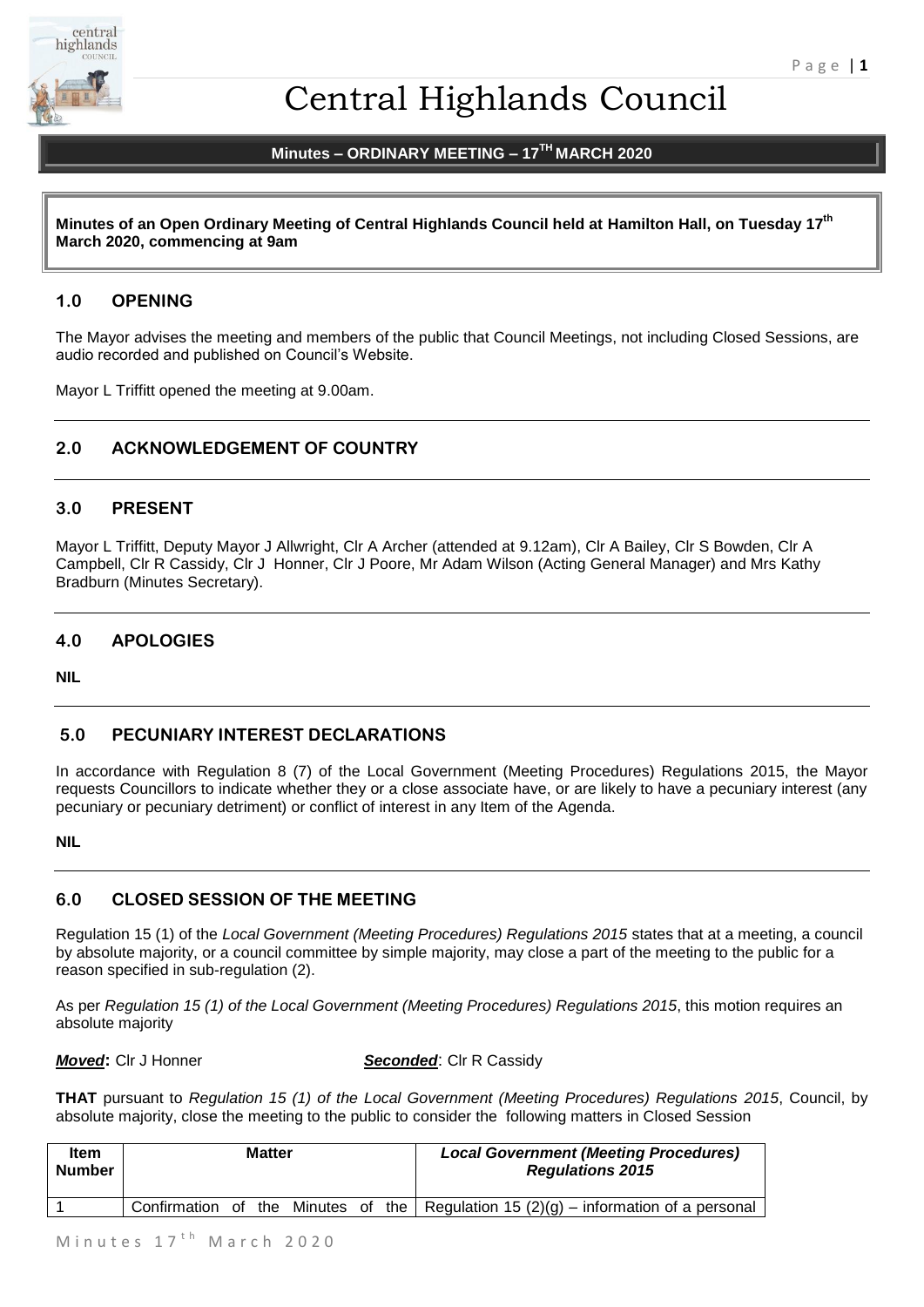|               | Closed Session of the Ordinary Meeting<br>of Council held on 18 February 2020 | and confidential nature or information provided<br>to Council on the condition it is kept confidential                                                                                                                                                                                                                    |
|---------------|-------------------------------------------------------------------------------|---------------------------------------------------------------------------------------------------------------------------------------------------------------------------------------------------------------------------------------------------------------------------------------------------------------------------|
| $\mathcal{P}$ | Legal Advice                                                                  | Regulation 15 $(4)(b)$ – possible future legal<br>action that may be taken, or may involve, the<br>council                                                                                                                                                                                                                |
| 3             | Consideration of Matters for Disclosure<br>to the Public                      | Regulation 15 (8) - While in a closed meeting,<br>the Council, or Council Committee, is to<br>consider whether any discussions, decisions,<br>reports or documents relating to that closed<br>meeting are to be kept confidential or released<br>to the public, taking into account privacy and<br>confidentiality issues |

# **CARRIED BY ABSOLUTE MAJORITY**

# *FOR the Motion:*

Mayor L Triffitt, Deputy Mayor J Allwright, Clr A Bailey, Clr S Bowden, Clr A Campbell, Clr R Cassidy, Clr J Honner and Clr J Poore.

#### **Moved** Clr J Honner **Seconded** Clr J Poore

**That** the Council:

- (1) Having met and dealt with its business formally move out of the closed session; and
- (2) Resolved to report that it has determined the following:

| <b>Item Number</b> | <b>Matter</b>                                                                                                       | <b>Outcome</b>                                                                                                 |
|--------------------|---------------------------------------------------------------------------------------------------------------------|----------------------------------------------------------------------------------------------------------------|
|                    | Confirmation of the Minutes of the<br>Closed Session of the Ordinary Meeting<br>of Council held on 18 February 2020 | Minutes of the Closed Session of the<br>Ordinary Meeting of Council held on<br>18 February 2020 were confirmed |
| $\overline{2}$     | Legal Advice                                                                                                        | Council noted the contents of the<br>advice received                                                           |
| $\overline{3}$     | Consideration of Matters for Disclosure<br>to the Public                                                            | Matters were considered                                                                                        |

# **CARRIED BY ABSOLUTE MAJORITY**

# *FOR the Motion:*

Mayor L Triffitt, Deputy Mayor J Allwright, Clr A Archer, Clr A Bailey, Clr S Bowden, Clr A Campbell, Clr R Cassidy, Clr J Honner and Clr J Poore.

*Mrs Kathy Bradburn left the meeting at 9.10 am.*

# **6.1 MOTION OUT OF CLOSED SESSION**

*Moved: Clr A Bailey Seconded:* Clr R Cassidy

**THAT** Council move out of Closed Session and resume the Ordinary Meeting.

*Clr A Archer was not in attendance when the meeting opened to the public.*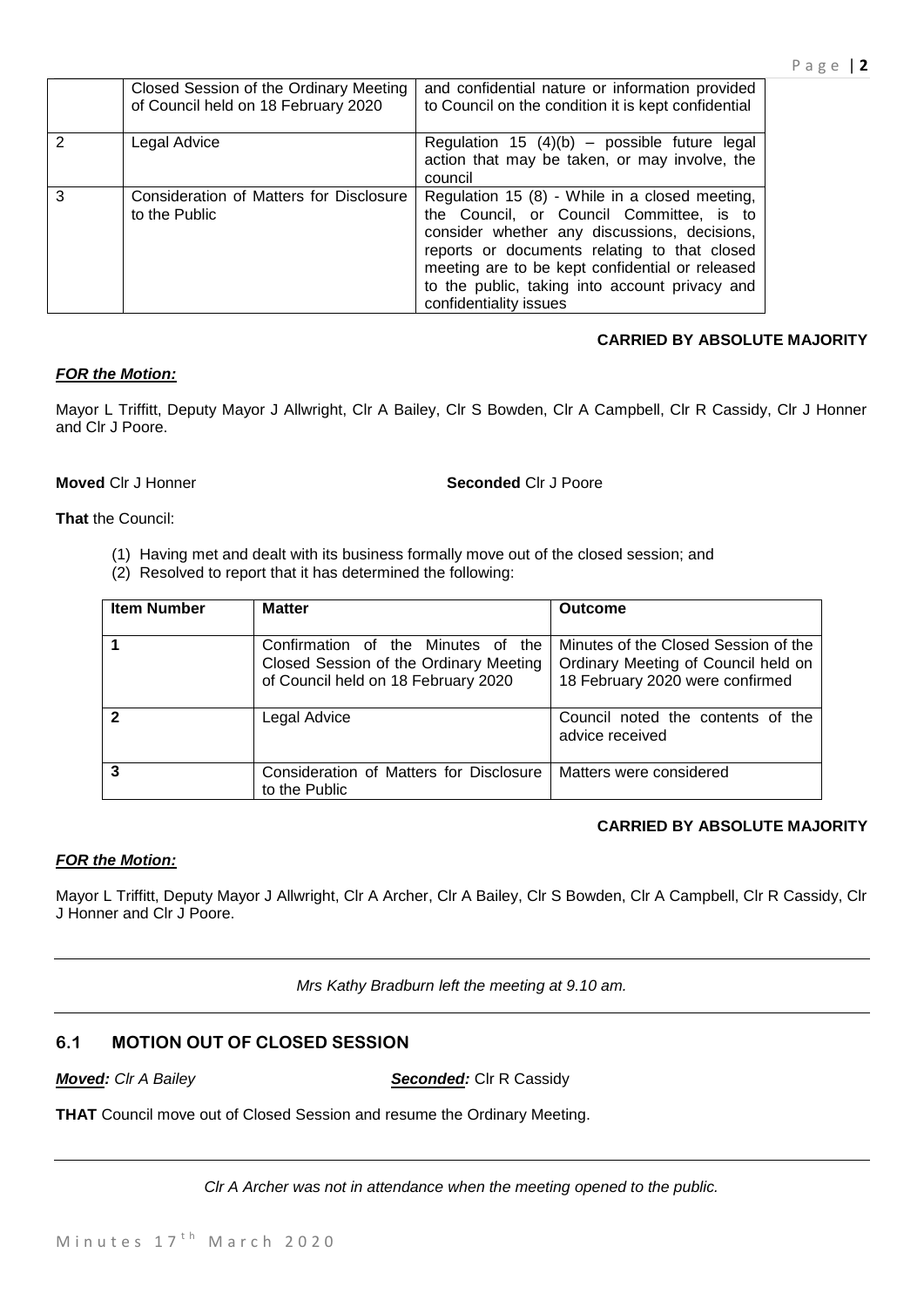# **OPEN MEETING TO PUBLIC**

The meeting opens to the public at 10.05am.

# **7.0 DEPUTATIONS**

10.00 – 10.15 Health and Wellbeing Plan - Mrs Tracey Turale, Health Promotion Coordinator, Central Highlands & Southern Midlands and Mrs Fae Robinson from Futures to provide overview of the Health and Wellbeing Plan – **CANCELLED DUE TO COVID-19** 

# **7.1 PUBLIC QUESTION TIME**

# **8.0 MAYORAL COMMITMENTS**

| 12 February 2020 | Meeting with Genera Manager                                                 |
|------------------|-----------------------------------------------------------------------------|
| 12 February 2020 | On-site Platypus walk with Deputy General Manger                            |
| 13 February 2020 | <b>Business of Council</b>                                                  |
| 13 February 2020 | Meeting with General Manger                                                 |
| 14 February 2020 | <b>Business of Council</b>                                                  |
| 17 February 2020 | <b>Business of Council/ Ratepayer</b>                                       |
| 18 February 2020 | <b>Ordinary Meeting Council</b>                                             |
| 19 February 2020 | <b>Business of Council</b>                                                  |
| 19 February 2020 | Motor Bike Work Shop Bothwell                                               |
| 20 February 2020 | <b>Business of Council</b>                                                  |
| 24 February 2020 | <b>Business of Council</b>                                                  |
| 25 February 2020 | <b>Community Luncheon Bothwell Medical Centre Staff</b>                     |
| 25 February 2020 | Rural Business Tasmanian Meeting                                            |
| 26 February 2020 | <b>Business of Council</b>                                                  |
| 27 February 2020 | Meeting with General Manager & Deputy General Manger                        |
| 28 February 2020 | <b>Business of Council</b>                                                  |
| 29 February 2020 | Opening Westerway Primary School 100 Year Celebration                       |
| 03 February 2020 | <b>Business of Council</b>                                                  |
| 03 February 2020 | <b>Business of Council</b>                                                  |
| 04 February 2020 | <b>Business of Council</b>                                                  |
| 05 February 2020 | <b>Business of Council</b>                                                  |
| 06 February 2020 | <b>Business of Council</b>                                                  |
| 09 February 2020 | <b>Business of Council</b>                                                  |
| 10 February 2020 | Business of Council & Acting General Manger                                 |
| 11 February 2020 | Business of Council & Acting General Manger & Royal Yacht Club TAS function |
|                  |                                                                             |

# **8.1 COUNCILLOR COMMITMENTS**

# **Deputy Mayor J Allwright**

| 18 February 2020 | <b>Ordinary Council Meeting, Bothwell</b>                                           |
|------------------|-------------------------------------------------------------------------------------|
| 19 February 2020 | Hollow Tree Road Safety Workshop, Bothwell                                          |
| 25 February 2020 | Audit Panel, Hamilton; Mary Lumsden welcome & Rural Business Tas workshop, Bothwell |
| 26 February 2020 | AFL Tas workshop, Blundstone Arena Bellerive                                        |
| 3 March 2020     | Special Audit Panel meeting, Hamilton                                               |
| 12 March 2020    | Building Better Regions workshop, Curringa Hamilton                                 |
|                  |                                                                                     |

#### **Clr J Honner**

| 18th February 2020 | <b>Ordinary Council Meeting Bothwell</b> |
|--------------------|------------------------------------------|
| 19th February 2020 | <b>Workshop State Growth</b>             |
| 25th February 2020 | Community thank you lunch for Doctors    |
| 8th March 2020     | Shackowners meeting Miena                |

**Clr A Campbell**

18th February 2020 Ordinary Council Meeting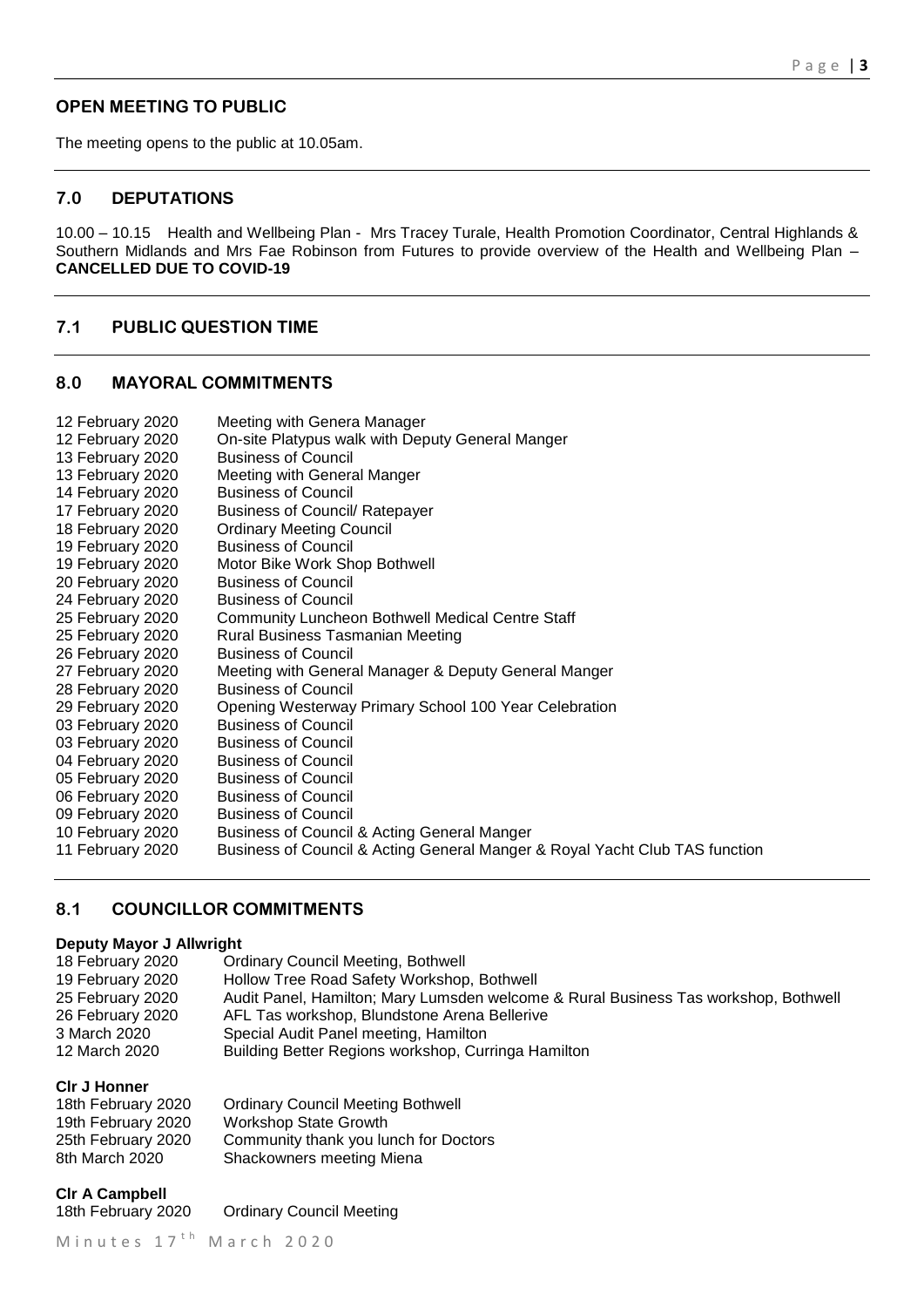| 25th February 2020<br>25th February 2020<br>4th March 2020<br>11th March 2020<br>12th March 2020                                                                                                                                                                                                                       | Council Lunch for Dr Mary Lumsden and staff<br>Councillors meeting with Rural Business Tasmania<br>HATCH working group meeting, Ouse (planning for grants)<br>HATCH working group meeting, Ouse (planning for grants)<br>Derwent Catchment Sustainable Growth in Agriculture and Tourism workshop, Curringa,<br><b>Hamilton</b>                                                                                                                                        |
|------------------------------------------------------------------------------------------------------------------------------------------------------------------------------------------------------------------------------------------------------------------------------------------------------------------------|------------------------------------------------------------------------------------------------------------------------------------------------------------------------------------------------------------------------------------------------------------------------------------------------------------------------------------------------------------------------------------------------------------------------------------------------------------------------|
| <b>CIr R Cassidy</b><br>18th February 2020<br>25th February 2020                                                                                                                                                                                                                                                       | <b>Ordinary Council Meeting</b><br>Council Lunch for Dr Mary Lumsden and staff                                                                                                                                                                                                                                                                                                                                                                                         |
| <b>CIr J Poore</b><br>18 <sup>th</sup> February 2020<br>19 <sup>th</sup> February 2020<br>25 <sup>th</sup> February 2020<br>25 <sup>th</sup> February 2020<br>25 <sup>th</sup> February 2020<br>3rd March 2020<br>3rd March 2020<br>5th March 2020<br>5th March 2020<br>16 <sup>th</sup> March 2020<br>17th March 2020 | Council Meeting Bothwell.<br>Meeting with member of Historical Society at Visitors Centre.<br>Audit Panel Meeting Hamilton.<br>Meet and greet Bothwell Medical Members.<br>Rural Business Workshop Bothwell.<br>Audit Panel Meeting Hamilton.<br>Visitors Centre Supervise clean out of kitchen/toilet area.<br>Meeting with member Historical Society.<br>Meeting with plumber at Visitors Centre.<br><b>Historical Society meeting.</b><br>Council Meeting Hamilton. |

#### *Clr A Archer entered the meeting at 10.09 am.*

# **STATUS REPORT COUNCILLORS**

| Item No. | <b>Meeting Date</b> | Agenda Item                                        | <b>Task</b>                                         | <b>Councillor Responsible</b>        | <b>Current Status</b>                                 | <b>Completed Date</b> |
|----------|---------------------|----------------------------------------------------|-----------------------------------------------------|--------------------------------------|-------------------------------------------------------|-----------------------|
|          |                     | Derwent Catchment Project - Strategic Plan for the |                                                     |                                      | On going to provide Council with updates each Council |                       |
|          | 18-Feb-20           |                                                    | 12.1 development of Agriculture and Tourism         | <b>Deputy Mayor Allwright</b>        | meeting                                               |                       |
|          |                     |                                                    |                                                     |                                      | On going to provide Council with updates each Council |                       |
|          | 18-Feb-20           |                                                    | 16.3 AFLT Statewide Facilities Plan                 | <b>Deputy Mayor Allwright</b>        | meeting                                               |                       |
|          |                     |                                                    |                                                     | Mayor Triffitt, CIr Campbell &       | On going to provide Council with updates each Council |                       |
|          | 18-Feb-20           |                                                    | 16.5 Cattle Hill Wind Farm Community Fund Committee | <b>CIr Honner</b>                    | meeting                                               |                       |
|          | 18-Feb-20           |                                                    | 16.9 Anzac Day Service Gretna Dawn Service          | Mayor Triffitt & CIr Cassidy         | To be confirmed at March Council Meeting              |                       |
|          |                     |                                                    |                                                     | Deputy Mayor Allwright.              |                                                       |                       |
|          |                     |                                                    |                                                     | <b>ICIr Cassidy, CIr Poore &amp;</b> |                                                       |                       |
|          | 18-Feb-20           |                                                    | 16.9 Anzac Day Service Hamilton Service             | <b>CIr Bailey</b>                    | To be confirmed at March Council Meeting              |                       |
|          |                     |                                                    |                                                     | Mayor Triffitt, CIr Honner,          |                                                       |                       |
|          |                     |                                                    |                                                     | Cir Bowden, Cir Archer &             |                                                       |                       |
|          | 18-Feb-20           |                                                    | 16.9 Anzac Day Service Bothwell Service             | <b>Cir Campbell</b>                  | To be confirmed at March Council Meeting              |                       |

# **8.2 ACTING GENERAL MANAGER'S COMMITMENTS**

| 18th February 2020 | <b>Ordinary Council Meeting</b>               |
|--------------------|-----------------------------------------------|
| 19th February 2020 | Motorcycle Road Safety Audit Workshop         |
| 20th February 2020 | Meeting with Rural Business                   |
| 25th February 2020 | <b>Audit Panel Meeting</b>                    |
| 25th February 2020 | <b>Community Thank You for Doctors</b>        |
| 25th February 2020 | Meeting with Board of Rural Business Tasmania |
| 3th March 2020     | <b>Audit Panel Meeting</b>                    |
|                    |                                               |

# **9.0 NOTIFICATION OF COUNCIL WORKSHOPS HELD**

19 February 2020 – Motorcycle Road Safety Audit Workshop

25 February 2020 - Community Thank You for Doctors

25 February 2020 - Meeting with Board of Rural Business Tasmania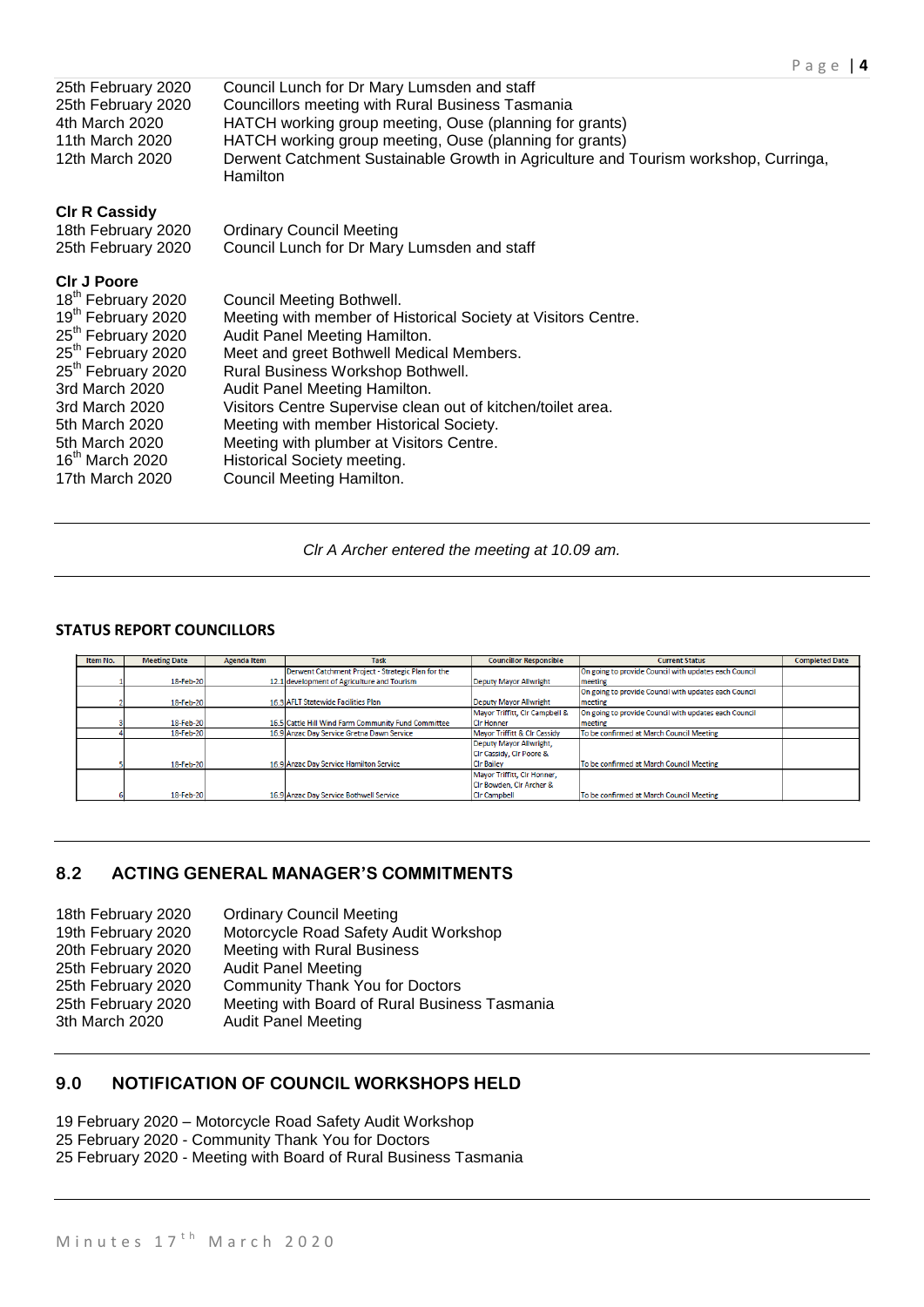# **9.1 FUTURE WORKSHOPS**

6<sup>th</sup> April 2020 Presentation to Councillors from Dr Katrena Stephenson, Chief Executive Officer of the Local Government Association of Tasmania. (Need to schedule)

12<sup>th</sup> May 2020 Integrity Commission Training Course for Elected Members at the Bothwell Council Chambers 11.00am and 1.00pm

# **10.0 MAYORAL ANNOUNCEMENTS**

The Mayor stated that due to the current situation with the COVID-19 Virus that Council Committee Meeting may be cancelled and that the Ordinary Council Meetings will still be held.

# **11.0 MINUTES**

# **11.1 RECEIVAL DRAFT MINUTES ORDINARY MEETING**

*Moved:* Clr J Honner **Seconded:** Clr R Cassidy

THAT the Draft Minutes of the Open Council Meeting of Council held on Tuesday 18<sup>th</sup> February 2020 be received.

#### **CARRIED**

#### *FOR the Motion:*

Mayor L Triffitt, Deputy Mayor J Allwright, Clr A Archer, Clr A Bailey, Clr S Bowden, Clr A Campbell, Clr R Cassidy, Clr J Honner and Clr J Poore

# **11.2 CONFIRMATION OF MINUTES ORDINARY MEETING**

# *Moved:* Clr A Bailey **Seconded:** Clr R Cassidy

**THAT** the Minutes of the Open Council Meeting of Council held on Tuesday 18<sup>th</sup> February 2020 be confirmed.

#### **CARRIED**

# *FOR the Motion:*

Mayor L Triffitt, Deputy Mayor J Allwright, Clr A Archer, Clr A Bailey, Clr S Bowden, Clr A Campbell, Clr R Cassidy, Clr J Honner and Clr J Poore

# **11.3 RECIEVAL DRAFT MINUTES AUDIT PANEL COMMITTEE MEETING**

*Moved:* Clr J Poore *Seconded:* Clr J Allwright

THAT the Draft Minutes of the Audit Panel Committee Meeting held on Tuesday 25<sup>th</sup> February 2020 be received.

**CARRIED**

#### *FOR the Motion:*

Mayor L Triffitt, Deputy Mayor J Allwright, Clr A Archer, Clr A Bailey, Clr S Bowden, Clr A Campbell, Clr R Cassidy, Clr J Honner and Clr J Poore

# **11.4 RECIEVAL DRAFT MINUTES AUDIT PANEL COMMITTEE MEETING**

*Moved:* Clr J Poore *Seconded:* Clr J Allwright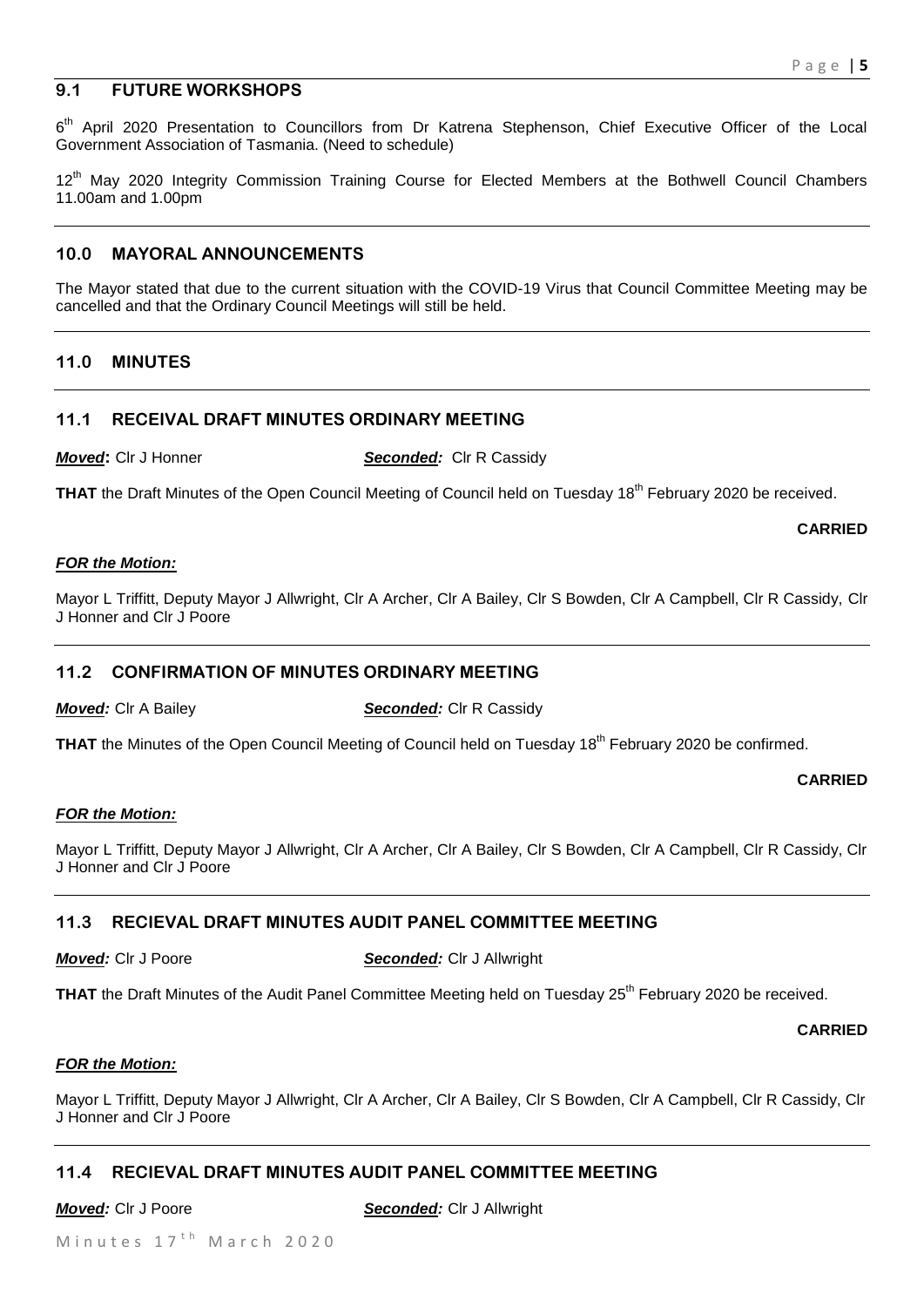**THAT** the Draft Minutes of the Audit Panel Committee Meeting held on Tuesday 3<sup>rd</sup> March 2020 be received.

### **CARRIED**

# *FOR the Motion:*

Mayor L Triffitt, Deputy Mayor J Allwright, Clr A Archer, Clr A Bailey, Clr S Bowden, Clr A Campbell, Clr R Cassidy, Clr J Honner and Clr J Poore

# **12.0 BUSINESS ARISING**

- 12.1 Correspondence sent by Deputy General Manager
- 14.1 Development & Environmental Services Manager to organise expression of interest
- 14.2 Deferred until October 2020
- 14.3 General Manager to organise workshop
- 14.4 Development & Environmental Services Manager to organise dog handbook on Council website
- 14.5 Development & Environmental Services Manager has organised new oven and obtained quote to purchase cutlery/crockery
- 15.1 Works and Service Manager to obtain quote
- 15.2 Works and Service Manager to obtain approval from State Growth
- 15.3 Correspondence sent by Works and Service Manager
- 15.4 Works and Service Manager to obtain quote
- 15.5 Correspondence sent by Works and Service Manager
- 16.1 Correspondence sent by Deputy General Manager
- 16.3 Correspondence sent by Deputy General Manager
- 16.4 Correspondence sent by Deputy General Manager
- 16.5 Correspondence sent by Deputy General Manager
- 16.6 Works and Service Manager to obtain quote
- 16.7 Correspondence sent by Deputy General Manager
- 16.8 Status report in Council Meeting Agenda
- 16.9 Deferred until March 2020
- 16.10 Correspondence sent by Works and Service Manager
- 17.1 Correspondence sent by Deputy General Manager
- 17.3 Correspondence sent by Deputy General Manager

# **13.0 DERWENT CATCHMENT PROJECT REPORT**

*Moved:* Clr J Honner *Seconded:* Clr A Campbell

**THAT** the Derwent Catchment Project report be received.

# *FOR the Motion:*

Mayor L Triffitt, Deputy Mayor J Allwright, Clr A Archer, Clr A Bailey, Clr S Bowden, Clr A Campbell, Clr R Cassidy, Clr J Honner and Clr J Poore

*Graham Rogers (Manager Development & Environmental Services) attended the meeting at 10.24 a.m. Jason Branch (Manager Works and Services) attended the meeting at 10.24 a.m.*

# **14.0 FINANCE REPORT**

|--|

**Seconded:** Clr J Poore

**THAT** the Finance Reports be received.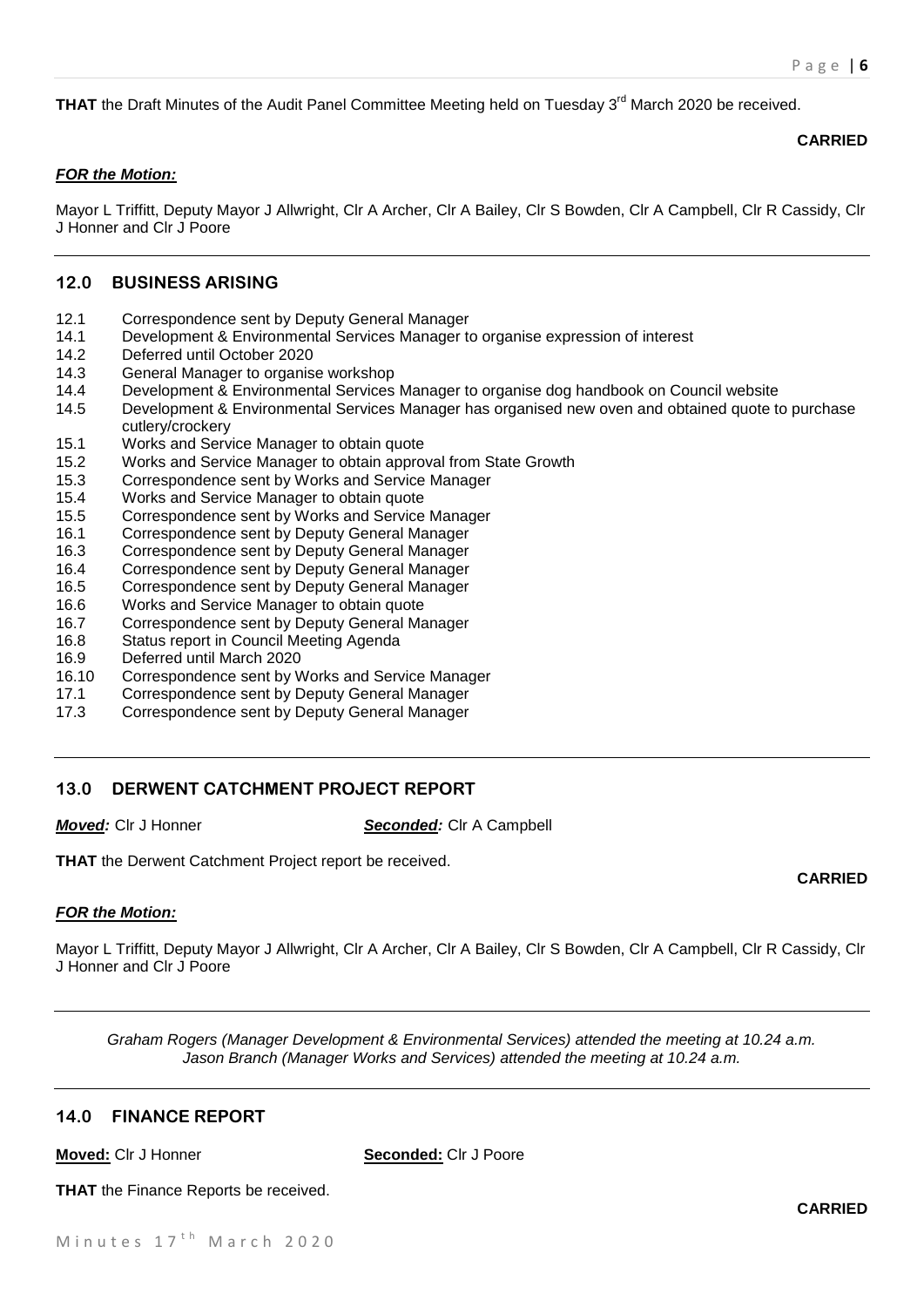# *FOR the Motion:*

Mayor L Triffitt, Deputy Mayor J Allwright, Clr A Archer, Clr A Bailey, Clr S Bowden, Clr A Campbell, Clr R Cassidy, Clr J Honner and Clr J Poore

# **15.0 DEVELOPMENT & ENVIRONMENTAL SERVICES**

In accordance with Regulation 25(1) of the Local Government (Meeting Procedures) Regulations 2015, the Mayor advises that the Council intends to act as a Planning Authority under the Land Use Planning and Approvals Act 1993, to deal with the following items:

**Moved:** Clr J Honner **Seconded:** Clr R Cassidy

**THAT** the Development & Environmental Services Report be received.

#### **CARRIED**

**CARRIED**

#### *FOR the Motion:*

Mayor L Triffitt, Deputy Mayor J Allwright, Clr A Archer, Clr A Bailey, Clr S Bowden, Clr A Campbell, Clr R Cassidy, Clr J Honner and Clr J Poore

# **15.1 TEMPORARY BRONTE PARK AMENITIES**

**Moved:** Clr J Honner **Seconded:** Clr R Cassidy

**THAT** the temporary toilets at Bronte Park be left in situ; and

**THAT** Council continue to provide temporary toilets at Bronte Park and purchase the toilet unit from Tasbulk.

#### *FOR the Motion:*

Mayor L Triffitt, Deputy Mayor J Allwright, Clr A Archer, Clr A Bailey, Clr S Bowden, Clr A Campbell, Clr R Cassidy, Clr J Honner and Clr J Poore

# **15.2 POSSIBLE FUNDING FOR INDEPENDENT LIVING UNITS FOR BOTHWELL AND ELLENDALE**

**NOTED**

# **15.3 PLASTIC FREE JULY**

**Moved:** Clr J Poore **Seconded:** Clr J Honner

**THAT** the Manager Development and Environmental Services advise Plastic Free Foundation Ltd that Central Highlands Council do not wish to participate in the membership program for Plastic Free July.

#### **CARRIED**

#### *FOR the Motion:*

Deputy Mayor J Allwright, Clr A Archer, Clr A Bailey, Clr S Bowden, Clr A Campbell, Clr R Cassidy, Clr J Honner and Clr J Poore

#### *AGAINST the Motion:*

Mayor L Triffitt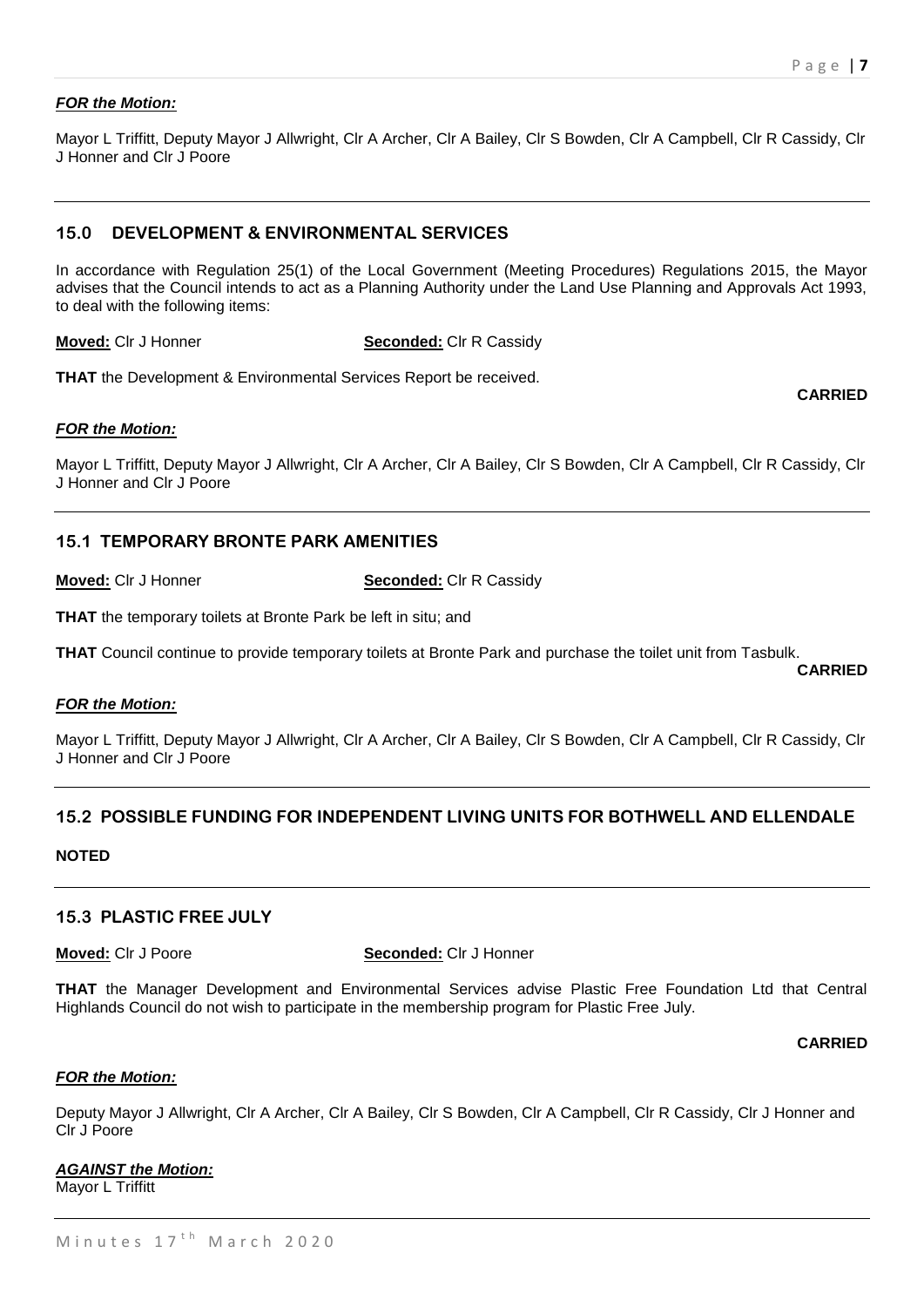# **15.4 FINAL EXPOSURE DRAFT MAJOR PROJECTS BILL**

#### **Moved:** Clr R Cassidy **Seconded:** Clr J Honner

**THAT** Councillors provide the Manager of Development & Environmental Services comments on the '*draft Land Use*  Planning and Approvals Amendment (Major Project) Bill 2020' by Wednesday the 1<sup>st</sup> April 2020.

#### **CARRIED**

# *FOR the Motion:*

Mayor L Triffitt, Deputy Mayor J Allwright, Clr A Archer, Clr A Bailey, Clr S Bowden, Clr A Campbell, Clr R Cassidy, Clr J Honner and Clr J Poore

**Moved:** Clr J Poore **Seconded:** Clr J Honner

**THAT** the Manager Development & Environmental Services draft a letter for the Mayors signature to the Minister requesting an extension of time for comments due to COVID-19.

#### **CARRIED**

# *FOR the Motion:*

Mayor L Triffitt, Deputy Mayor J Allwright, Clr A Archer, Clr A Bailey, Clr S Bowden, Clr A Campbell, Clr R Cassidy, Clr J Honner and Clr J Poore

# **15.5 AIR QUALITY BOTHWELL OFFICE**

**Moved:** Clr J Honner **Seconded:** Clr A Campbell

**THAT** Council approve the following works:

- Lift and inspect the carpet and skirting boards in the Environmental Health Officers Office, the hallway, Manager DES Office, the Reception and Offices behind Reception, the Lunchroom and the Meeting Room. If mould or water staining exists, further action is required
- Install a ventilation system that operates throughout the year allowing for the circulation of air and the displacement of odours. This will decrease the level of residual moisture within the building and inhibit mould growth.
- Allocate funds in the 2020/2021 budget to improve air quality in the Bothwell Office.

# **CARRIED**

# *FOR the Motion:*

Mayor L Triffitt, Deputy Mayor J Allwright, Clr A Bailey, Clr S Bowden, Clr A Campbell, Clr R Cassidy, Clr J Honner and Clr J Poore

#### *AGAINST the Motion:*

Clr A Archer

# **15.6 RECREATIONAL WATER SAMPLING**

# **NOTED**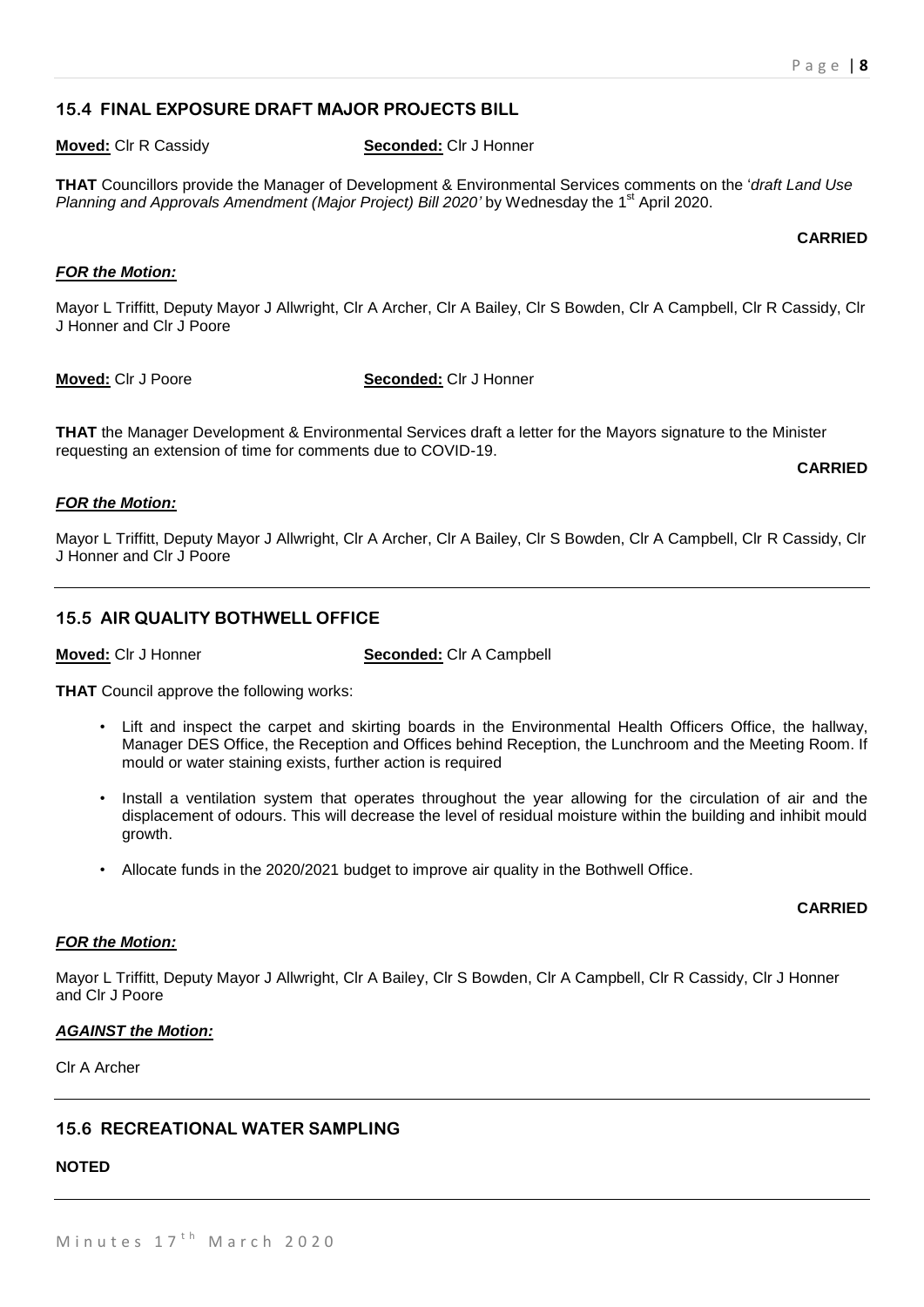# **15.7 DES BRIEFING REPORT**

# **PLANNING PERMITS ISSUED UNDER DELEGATION**

The following planning permits have been issued under delegation during the past month.

# **PERMITTED USE**

| DA NO.       | <b>APPLICANT</b> | <b>LOCATION</b>              | <b>PROPOSAL</b>           |
|--------------|------------------|------------------------------|---------------------------|
| 2020 / 00006 | K McMillan       | 5 Bronte Estate Road, Bronte | Change of Use to Visitor  |
|              |                  | Park                         | Accommodation             |
| 2020 / 00004 | R Jackson        | 270 Ellendale Road,          | Reconstruction of damaged |
|              |                  | Fentonbury                   | dwelling & addition       |
| 2020 / 00009 | J A A Lehuby     | 79 Thiessen Crescent, Miena  | Change of Use to Visitor  |
|              |                  |                              | Accommodation             |

# **DISCRETIONARY USE**

| DA NO.       | <b>APPLICANT</b> | <b>LOCATION</b>                              | <b>PROPOSAL</b> |
|--------------|------------------|----------------------------------------------|-----------------|
| 2020 / 00002 | G J Porter       | 639 Highland Lakes Road,<br>Apsley           | <b>Dwelling</b> |
| 2020 / 00003 | S Boxsell        | Lot 3 Woolpack Road, Gretna<br>(CT 100979/3) | <b>Dwelling</b> |

**Moved:** Clr J Honner **Seconded:** Clr J Poore

**THAT** the meeting move to Items 17.6 and 17.7 on the agenda.

# *FOR the Motion:*

Mayor L Triffitt, Deputy Mayor J Allwright, Clr A Archer, Clr A Bailey, Clr S Bowden, Clr A Campbell, Clr R Cassidy, Clr J Honner and Clr J Poore.

# **17.6 COVID - 19**

**Moved:** Clr A Archer **Seconded:** Clr R Cassidy

**THAT** Council write to the Minister asking for changes to the Local Government Act so that Councillors and Managers can attend Council Meetings or Committee Meetings by "remote attendance" during the COVID-19 pandemic.

# **CARRIED**

**CARRIED**

# *FOR the Motion:*

Mayor L Triffitt, Deputy Mayor J Allwright, Clr A Archer, Clr A Bailey, Clr S Bowden, Clr A Campbell, Clr R Cassidy, Clr J Honner and Clr J Poore.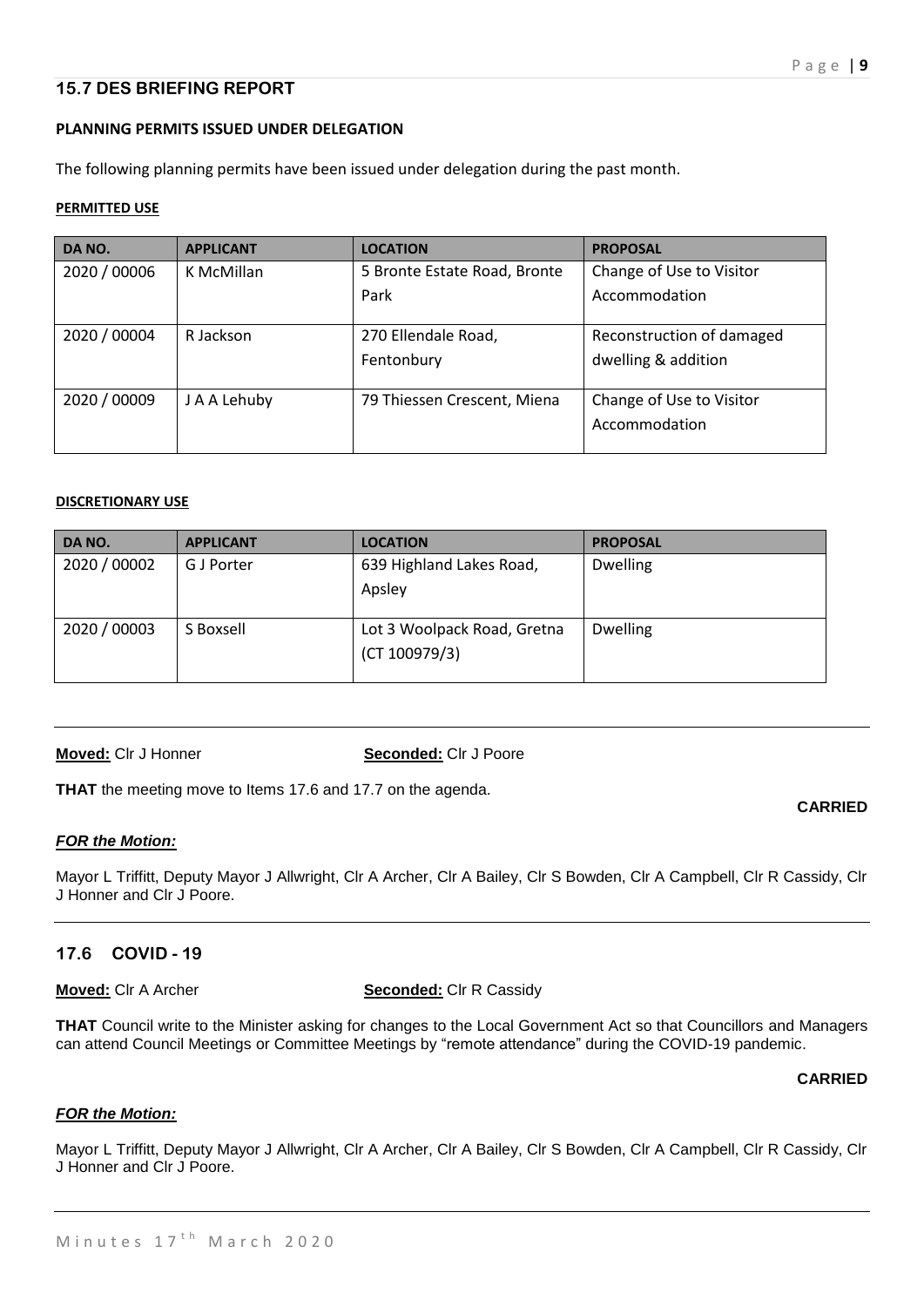**CARRIED**

**CARRIED**

# **17.7 PAYMENT OF WAGES – SELF ISOLATION FOR COVID - 19**

# **NOTED**

*Clr J Poore left the meeting at 11.53 am. Clr J Poore returned to meeting at 11.55am.*

**Moved:** Clr J Honner **Seconded:** Clr R Bowden

**THAT** the meeting move to Items 18.0 on the agenda; and

**THAT** Council consider the matters on the Supplementary Agenda.

*FOR the Motion:*

Mayor L Triffitt, Deputy Mayor J Allwright, Clr A Archer, Clr A Bailey, Clr S Bowden, Clr A Campbell, Clr R Cassidy, Clr J Honner and Clr J Poore.

# **18.1 CENTRAL HIGHLANDS BUSINESS CONTINUITY PLAN**

#### **Moved:** Clr J Poore **Seconded:** Clr R Cassidy

**THAT** Council cancel all 2020 ANZAC Day Services due to the COVID-19 pandemic.

# *FOR the Motion:*

Mayor L Triffitt, Clr A Bailey, Clr S Bowden, Clr A Campbell, Clr R Cassidy, Clr J Honner and Clr J Poore.

# *AGAINST the Motion:*

Deputy Mayor J Allwright & Clr A Archer.

**Moved:** Clr J Poore **Seconded:** Clr A Campbell

**THAT** the Central Highlands Visitor Centre be closed temporarily due to the COVID-19 pandemic with the closure to be reviewed at the Ordinary Council Meeting on the 21<sup>st</sup> April 2020.

#### **CARRIED**

# *FOR the Motion:*

Mayor L Triffitt, Clr A Bailey, Clr S Bowden, Clr A Campbell, Clr R Cassidy, and Clr J Poore.

# *AGAINST the Motion:*

Clr J Honner, Clr A Archer & Deputy Mayor J Allwright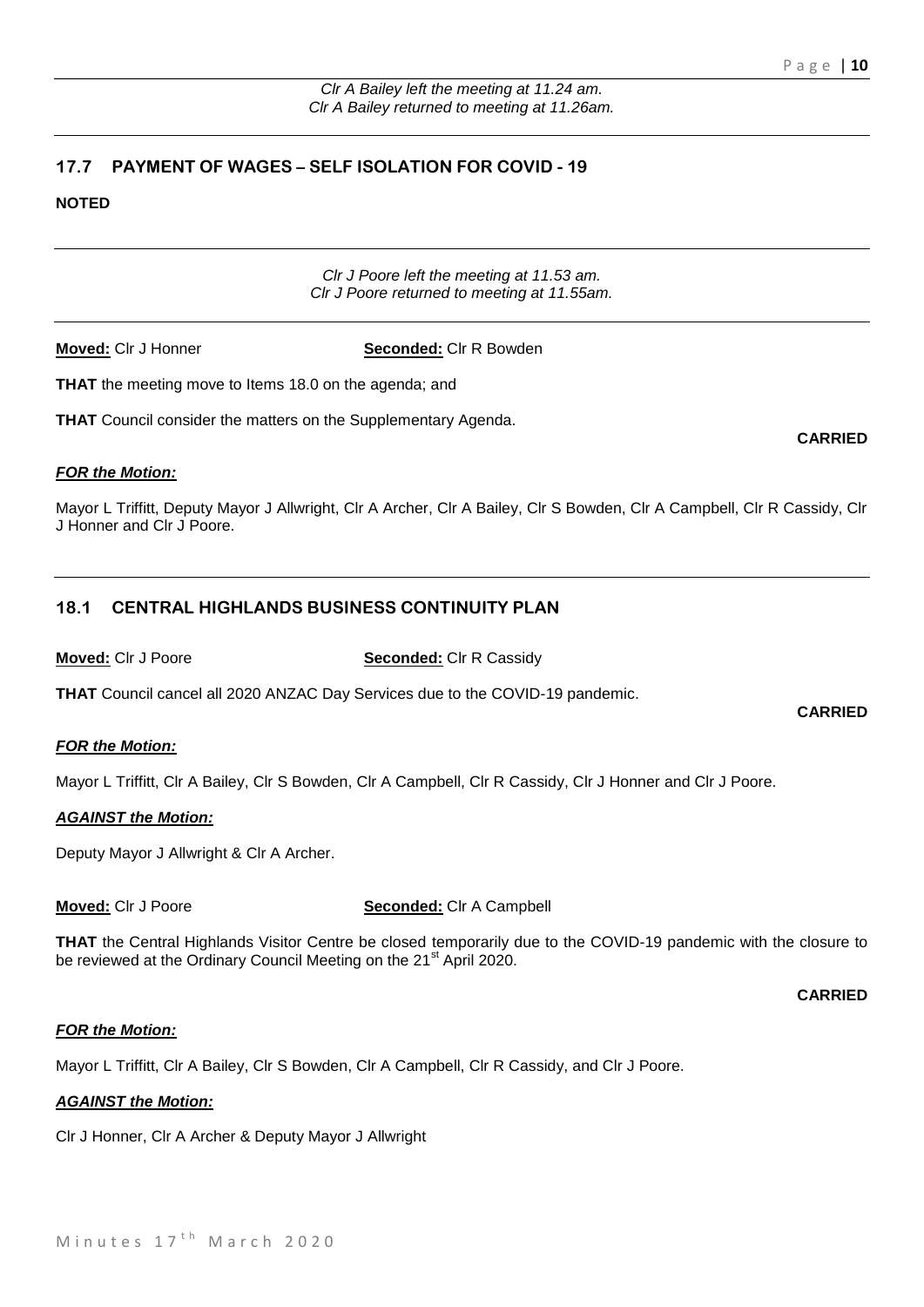#### **Moved:** Clr J Honner **Seconded:** Clr R Cassidy

**THAT** Council write to all sporting groups and leases of Council's facilities asking for a Risk Management Plan on how they will hold future events in light of the COVID-19 pandemic.

#### **CARRIED**

# *FOR the Motion:*

Mayor L Triffitt, Deputy Mayor J Allwright, Clr A Archer, Clr A Bailey, Clr S Bowden, Clr A Campbell, Clr R Cassidy, Clr J Honner and Clr J Poore.

> *Clr J Allwright left the meeting at 12.28 p.m. Clr J Allwright returned to meeting at 12.29 p.m.*

**Moved:** Clr J Poore **Seconded:** Clr A Campbell

**THAT** all Council Committee Meeting be suspended until further notice.

#### *FOR the Motion:*

Mayor L Triffitt, Clr A Archer, Clr A Bailey, Clr S Bowden, Clr A Campbell, Clr R Cassidy, Clr J Honner and Clr J Poore.

#### *AGAINST the Motion:*

Deputy Mayor J Allwright

*Clr A Campbell left the meeting at 12.30 p.m. Clr A Campbell returned to meeting at 12.34 p.m.*

**Moved:** Clr J Poore **Seconded:** Clr R Cassidy

**THAT** Council approve the draft Central Highlands Business Continuity Plan.

# *FOR the Motion:*

Mayor L Triffitt, Deputy Mayor J Allwright, Clr A Archer, Clr A Bailey, Clr S Bowden, Clr A Campbell, Clr R Cassidy, Clr J Honner and Clr J Poore.

**Moved:** Clr J Honner **Seconded:** Clr R Cassidy

**THAT** the meeting move to Item 16.0 on the agenda.

# *FOR the Motion:*

Mayor L Triffitt, Deputy Mayor J Allwright, Clr A Archer, Clr A Bailey, Clr S Bowden, Clr A Campbell, Clr R Cassidy, Clr J Honner and Clr J Poore.

*Graham Rogers left the meeting at 12.35 p.m.*

**CARRIED**

# **CARRIED**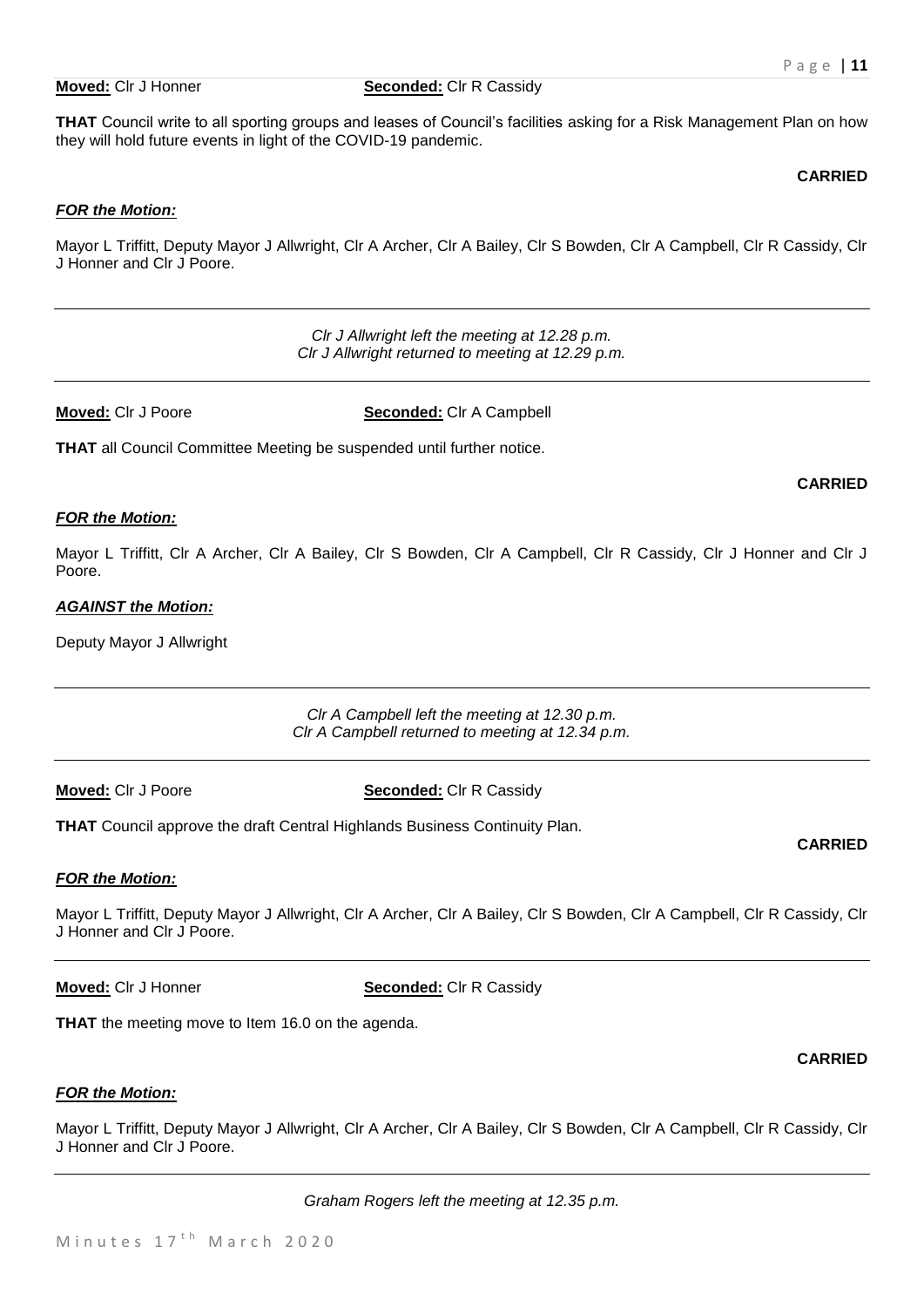### **16.0 WORKS & SERVICES**

**Moved:** Clr A Bailey **Seconded:** Clr R Cassidy

**THAT** the Works & Services Report be received.

#### *FOR the Motion:*

Mayor L Triffitt, Deputy Mayor J Allwright, Clr A Archer, Clr A Bailey, Clr S Bowden, Clr A Campbell, Clr R Cassidy, Clr J Honner and Clr J Poore.

#### **Moved:** Clr A Bailey **Seconded:** Clr R Cassidy

**THAT** the General Manager consider employing two additional full-time Municipal Employees in the Works and Services Area and one additional Administrative Officer.

#### **CARRIED**

#### *FOR the Motion:*

Mayor L Triffitt, Deputy Mayor J Allwright, Clr A Bailey, Clr S Bowden, Clr A Campbell, Clr R Cassidy, Clr J Honner and Clr J Poore

#### *AGAINST the Motion:*

Clr A Archer

# **16.1 GUM TREES CLYDE STREET HAMILTON**

**Moved:** Clr A Bailey **Seconded:** Clr J Honner

**THAT** Council engage Tenns Tree Service to undertake the removal of two gum trees and dead wood on all trees in accordance with Alister Hodman's report at a cost of \$3300 including GST.

# **CARRIED**

# *FOR the Motion:*

Mayor L Triffitt, Deputy Mayor J Allwright, Clr A Archer, Clr A Bailey, Clr S Bowden, Clr A Campbell, Clr R Cassidy, Clr J Honner and Clr J Poore.

> *Janet Monks entered the meeting at 12.35 p.m. Janet Monks left the meeting at 12.37 p.m. Adam Wilson left the meeting at 12.40 p.m. Adam Wilson entered the meeting at 12.42 p.m.*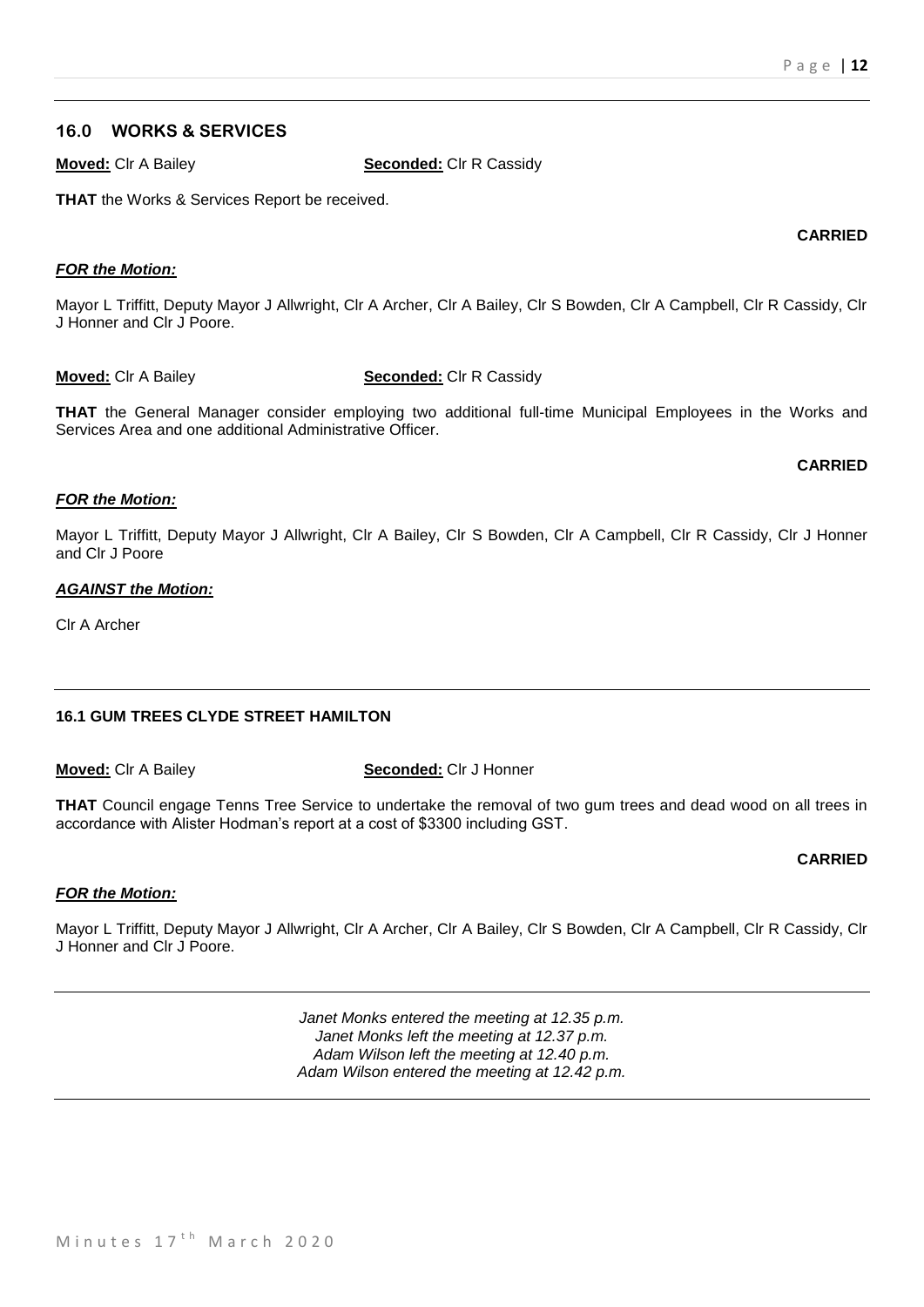# **16.2 WILD RABBIT POPULATION IN TOWNSHIP OF BOTHWELL**

#### **Moved:** Clr J Poore **Seconded:** Clr J Honner

**THAT** Council engage the invasive species Branch to release the Calicivirus virus into the Bothwell Cemetery & other locations and that notices be placed in local businesses and shops; and

**THAT** the Manager Works and Service undertake a full risk management assessment before any release of the Calicivirus virus into the Bothwell Cemetery & other locations.

#### **CARRIED**

### *FOR the Motion:*

Mayor L Triffitt, Deputy Mayor J Allwright, Clr A Archer, Clr A Bailey, Clr S Bowden, Clr A Campbell, Clr R Cassidy, Clr J Honner and Clr J Poore.

#### **16.3 KINGBOROUGH ANGLERS BRONTE LAGOON**

**Moved:** Clr R Cassidy **Seconded:** Clr J Allwright

**THAT** Council write to Kingborough Anglers and state that because of the already close proximity of the boat ramp facilities at Bronte Lagoon to their shack, that Council will not budget for the upgrade to Bronte Lagoon Road.

#### **CARRIED**

#### *FOR the Motion:*

Mayor L Triffitt, Deputy Mayor J Allwright, Clr A Archer, Clr A Bailey, Clr S Bowden, Clr A Campbell, Clr R Cassidy, Clr J Honner and Clr J Poore.

#### **16.4 BROAD RIVER BRIDGE**

#### **NOTED**

#### **16.5 OLD TIP SITE REPULSE ROAD OUSE**

**Moved:** Clr J Honner **Seconded:** Clr A Bailey

Council engage Mr Shannon Lovell to undertake fencing works for the price of \$4768.00.

#### **CARRIED**

#### *FOR the Motion:*

Mayor L Triffitt, Deputy Mayor J Allwright, Clr A Archer, Clr A Bailey, Clr S Bowden, Clr A Campbell, Clr R Cassidy, Clr J Honner and Clr J Poore.

# **17.0 ADMINISTRATION**

# **17.1 ANZAC DAY SERVICE**

ANZAC Day Services were discussed and it was agreed to cancel all services due to the COVID-19 pandemic.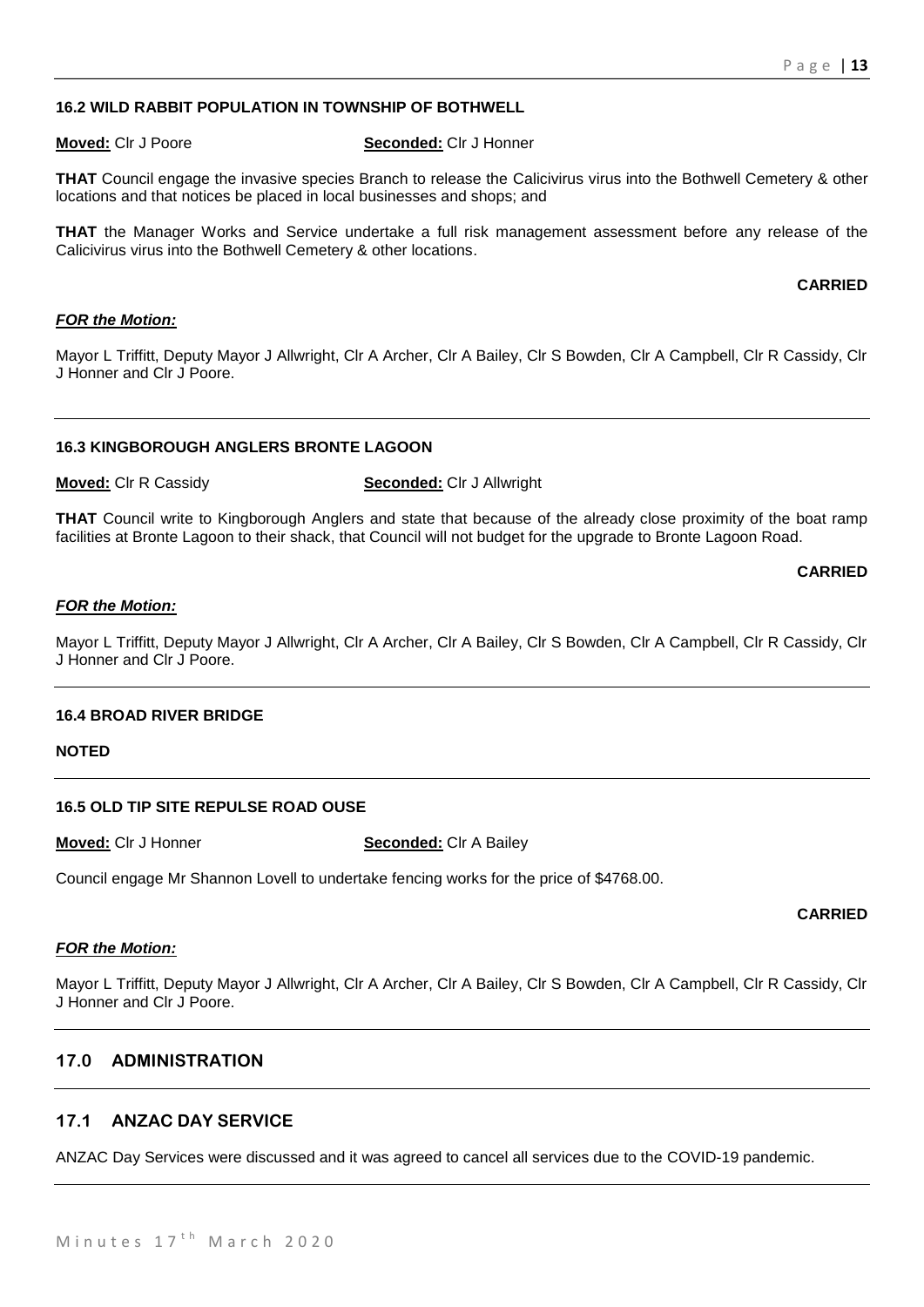# **17.2 COMMUNITY HEALTH AND WELLBEING PLAN**

**Moved:** Clr J Honner **Seconded:** Clr A Bailey

**THAT** this item be deferred until the April 2020 Ordinary Council Meeting.

# *FOR the Motion:*

Mayor L Triffitt, Deputy Mayor J Allwright, Clr A Archer, Clr A Bailey, Clr S Bowden, Clr A Campbell, Clr R Cassidy, Clr J Honner and Clr J Poore.

*Jason Branch left the meeting at 1.13 p.m.*

# **17.3 SOUTHERN CENTRAL SUB-REGION GRANT APPLICATION FOR FUNDS FOR A WORKFORCE DEVELOPMENT COORDINATOR**

**Moved:** Clr J Honner **Seconded:** Clr A Campbell

**THAT** Council:

- 1. Endorse the lodgement of the joint application by South Central Sub-Region councils (Brighton, Central Highlands, Derwent Valley and Southern Midlands) with the Tasmanian Community Fund for the funds to establish of a Workforce Development Coordinator position, serving the region.
- 2. Agree to the provision of a \$5,000 cash contribution to the project, per year for three years, should the application be successful.

#### **CARRIED**

#### *FOR the Motion:*

Mayor L Triffitt, Deputy Mayor J Allwright, Clr A Archer, Clr A Bailey, Clr S Bowden, Clr A Campbell, Clr R Cassidy, Clr J Honner and Clr J Poore.

# **17.4 MOTIONS FROM AUDIT PANEL**

**Moved:** Clr J Poore **Seconded:** Clr J Allwright

**THAT** the General Manager obtain a quote from a third party to undertake an internal audit to review the segregation of duties between employees within the organisation, which ensures the organisation meets the requirements of item 4.14 of the Risk Management Register.

**CARRIED**

# *FOR the Motion:*

Mayor L Triffitt, Deputy Mayor J Allwright, Clr A Archer, Clr A Bailey, Clr S Bowden, Clr A Campbell, Clr R Cassidy, Clr J Honner and Clr J Poore.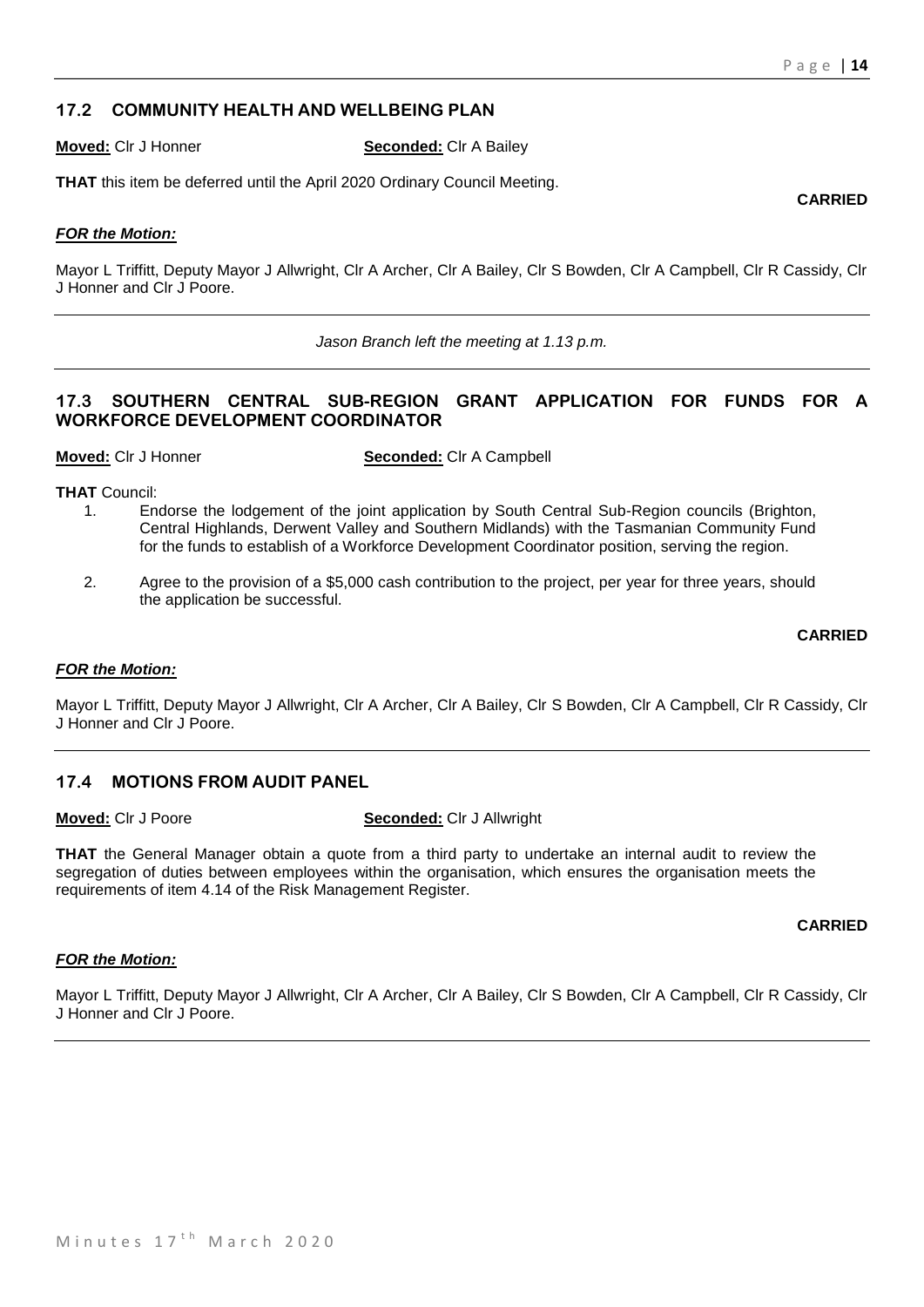# **17.5 CYBER TRAINING COURSE**

**Moved:** Clr J Poore **Seconded:** Clr A Bailey

**THAT** this item be deferred to the July Council Meeting.

**CARRIED**

# *FOR the Motion:*

Mayor L Triffitt, Deputy Mayor J Allwright, Clr A Archer, Clr A Bailey, Clr S Bowden, Clr A Campbell, Clr R Cassidy, Clr J Honner and Clr J Poore.

# **17.8 NEW ZEALAND LOCAL GOVERNMENT DELEGATION VISIT**

The New Zealand Local Government Delegation Visit has now been cancelled.

# **NOTED**

# **17.9 LOCAL GOVERNMENT AWARDS**

**NOTED**

# **17.10 GREAT LAKE COMMUNITY CENTRE KITCHEN REFRIGERATOR**

**Moved:** Clr A Archer **Seconded:** Clr R Cassidy

**THAT** the Great Lake Community Centre Inc Management Committee be advised that the old refrigerator does not belong to the Central Highlands Council. For Council to consider a refund for the new refrigerator the Great Lake Community Centre Inc Management Committee would need to apply under the Community Grants Scheme.

# **CARRIED**

# *FOR the Motion:*

Mayor L Triffitt, Deputy Mayor J Allwright, Clr A Archer, Clr A Bailey, Clr S Bowden, Clr A Campbell, Clr R Cassidy, Clr J Honner and Clr J Poore.

# **17.11 REGIONAL TOURISM BUSHFIRE RECOVERY GRANTS**

**Moved:** Clr R Cassidy **Seconded:** Clr J Poore

**THAT** Council write to the National Bushfire Recovery Agency seeking an extension of time for Stream One Grant submissions due to Covid-19.

**CARRIED**

#### *FOR the Motion:*

Mayor L Triffitt, Deputy Mayor J Allwright, Clr A Archer, Clr A Bailey, Clr S Bowden, Clr A Campbell, Clr R Cassidy, Clr J Honner and Clr J Poore.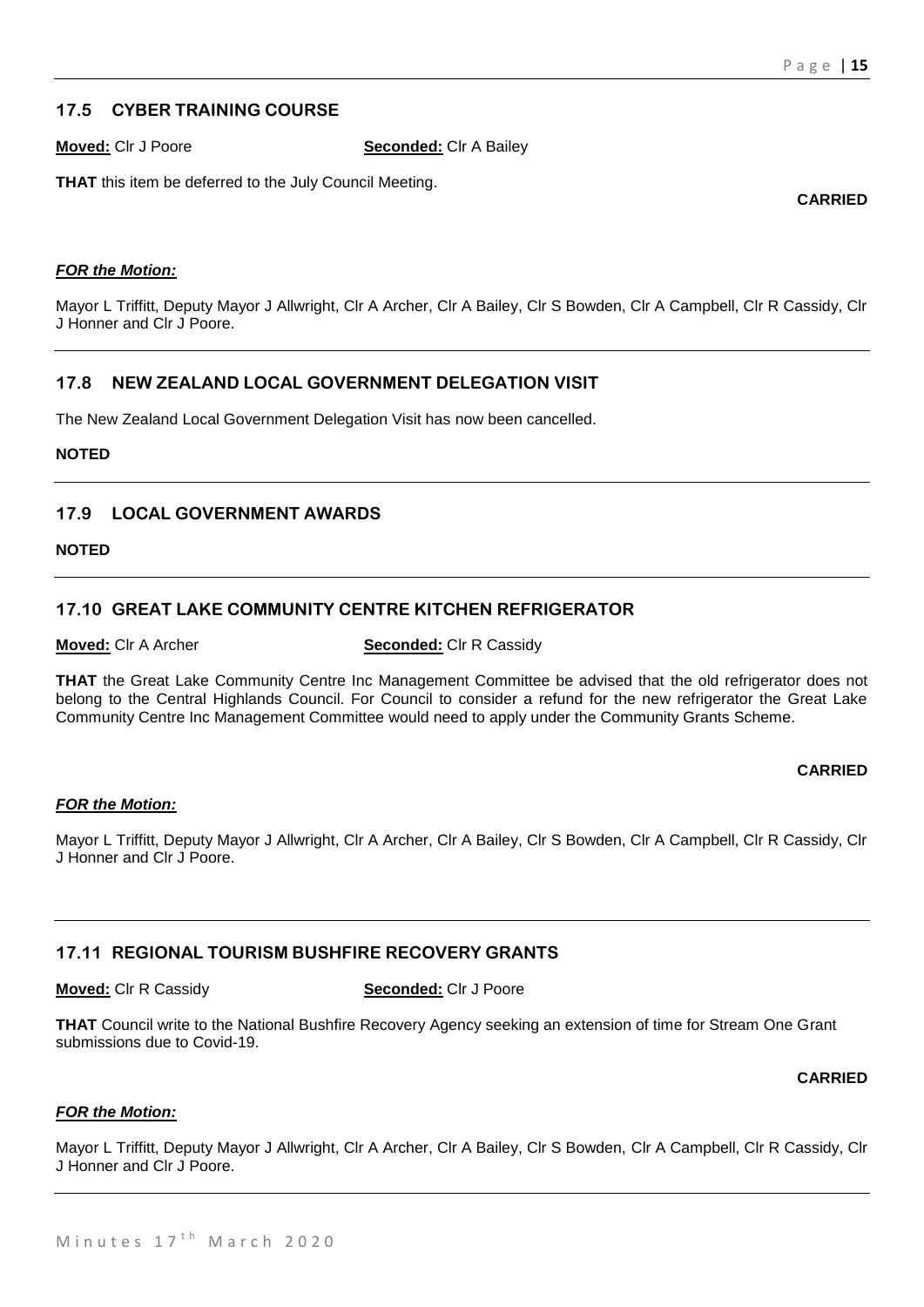# **17.12 SHEEP DOG TRAILS – BOTHWELL TOURISM COMMITTEE**

#### **Moved:** Clr R Cassidy **Seconded:** Clr A Bailey

**THAT** permission be given to the Bothwell Tourism Association to hold sheep dog trials at the Bothwell Recreation Ground on 14 and 15 March 2020 and remit the hire fees of \$262.00 subject to the following:

- (a) Consultation with the Works & Services Manager on ground conditions prior to the event;
- (b) That Bothwell Tourism Association provide Council with a copy of their certificate of currency for public liability;
- (c) Provide Council with a risk assessment for the sheep dog trails; and
- (d) The Bothwell Tourism Committee be advised that the Committee will need to re-apply for future sheep dog trials.

# **CARRIED**

#### *FOR the Motion:*

Mayor L Triffitt, Deputy Mayor J Allwright, Clr A Archer, Clr A Bailey, Clr S Bowden, Clr A Campbell, Clr R Cassidy, Clr J Honner and Clr J Poore.

# **17.13 LOCAL GOVERNMENT ASSOCIATION TASMANIA ANNUAL GENERAL MEETING**

#### **Moved:** Clr J Honner **Seconded:** Clr A Campbell

**THAT** any proposed motions should be submitted to the General Manager by Friday 3 April 2020 to enable the proposed motions to be included in Council's April Ordinary Meeting agenda for consideration by Council.

#### **CARRIED**

#### *FOR the Motion:*

Mayor L Triffitt, Deputy Mayor J Allwright, Clr A Archer, Clr A Bailey, Clr S Bowden, Clr A Campbell, Clr R Cassidy, Clr J Honner and Clr J Poore.

# **17.14 COMMUNITY GRANT APPLICATION – CAMPDRAFTING TASMANIA INC**

# **Moved:** Clr J Poore **Seconded:** Clr J Allwright

**THAT** Council donate \$300.00 towards the Campdrafting Tasmanian Championships and if the event does not proceed the donation is to be carried over to the following year.

# **CARRIED**

#### *FOR the Motion:*

Mayor L Triffitt, Deputy Mayor J Allwright, Clr A Archer, Clr A Bailey, Clr S Bowden, Clr A Campbell, Clr R Cassidy, Clr J Honner and Clr J Poore.

# **18.2 HIRE OF THE BOTHWELL FOOTBALL CLUB AND COMMUNITY CENTRE**

*Moved:* Clr A Campbell *Seconded:* Clr R Cassidy

**THAT** Council not approve the use of the Bothwell Football Club and Community Centre for the Bothwell Bunnies Relay for Life team event on Saturday 21 March 2020 due to current public health advice, however Council donate \$300.00 to Relay for Life.